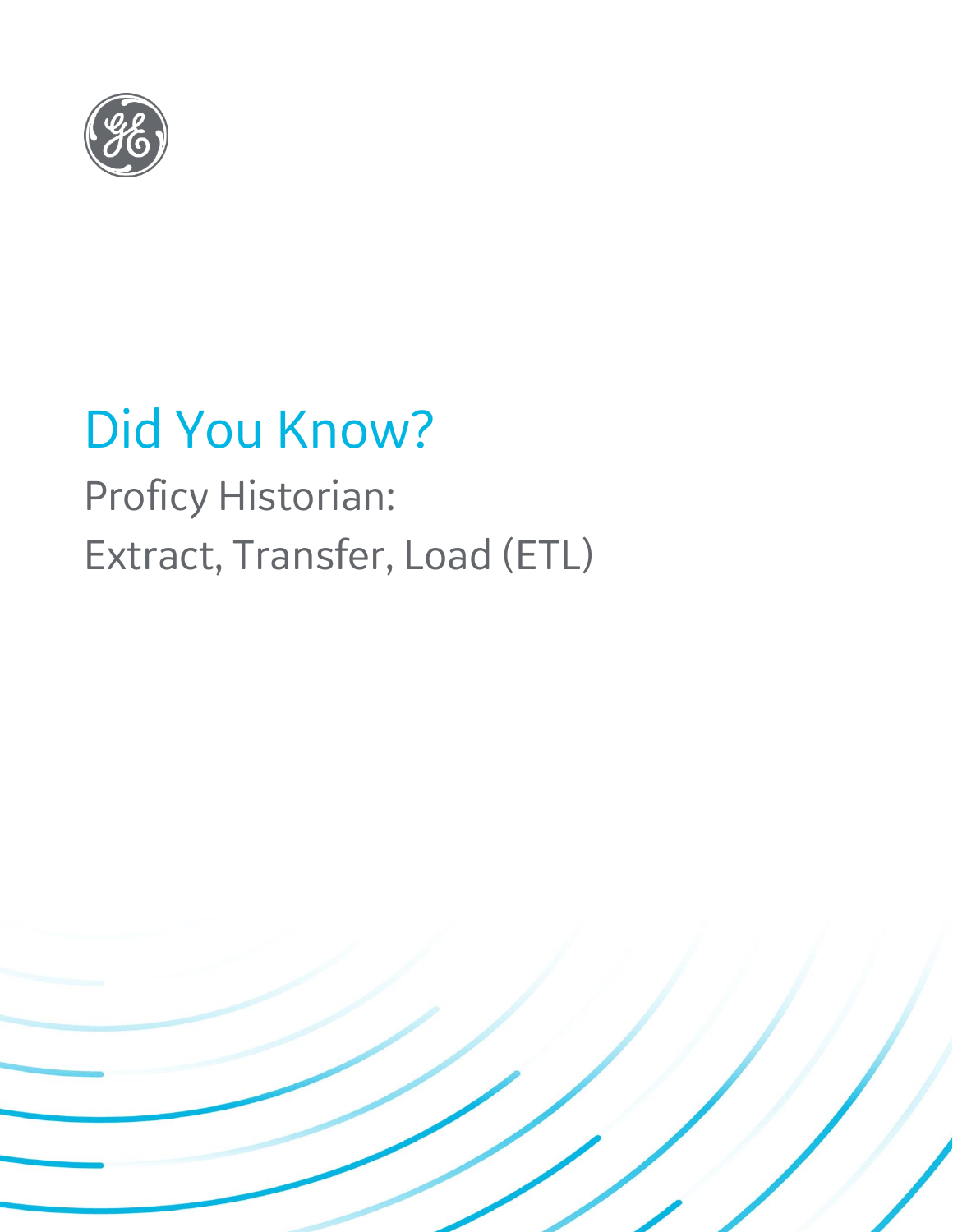### Introduction

Moving data between Historians is normally performed with Proficy Historian Collectors. Most Proficy Historian Collectors (all but the Calculation and File Collectors) provide a connected, streaming data transfer mechanism.

However, in applications where a consistent connection is not possible or not cost effective, periodic file-oriented data transfer is the preferred approach.

Historian ETL provides customers with a comprehensive set of file-oriented data Extraction, Transfer, and Loading tools to facilitate applications such as:

- Data transfer via radio or low bandwidth cellular connection
- Data transfer where there is no connectivity (write to and read from portable media)
- Data transfer for periodic connectivity applications (for example ships coming into port)
- Data transfer across a one-way secure connection such as a Data Diode
- Data migration of OSI Pi data to Proficy Historian
- Extract data for importing into other applications
- Importing data from other applications

#### **Use Case Example from a Proficy Historian User**

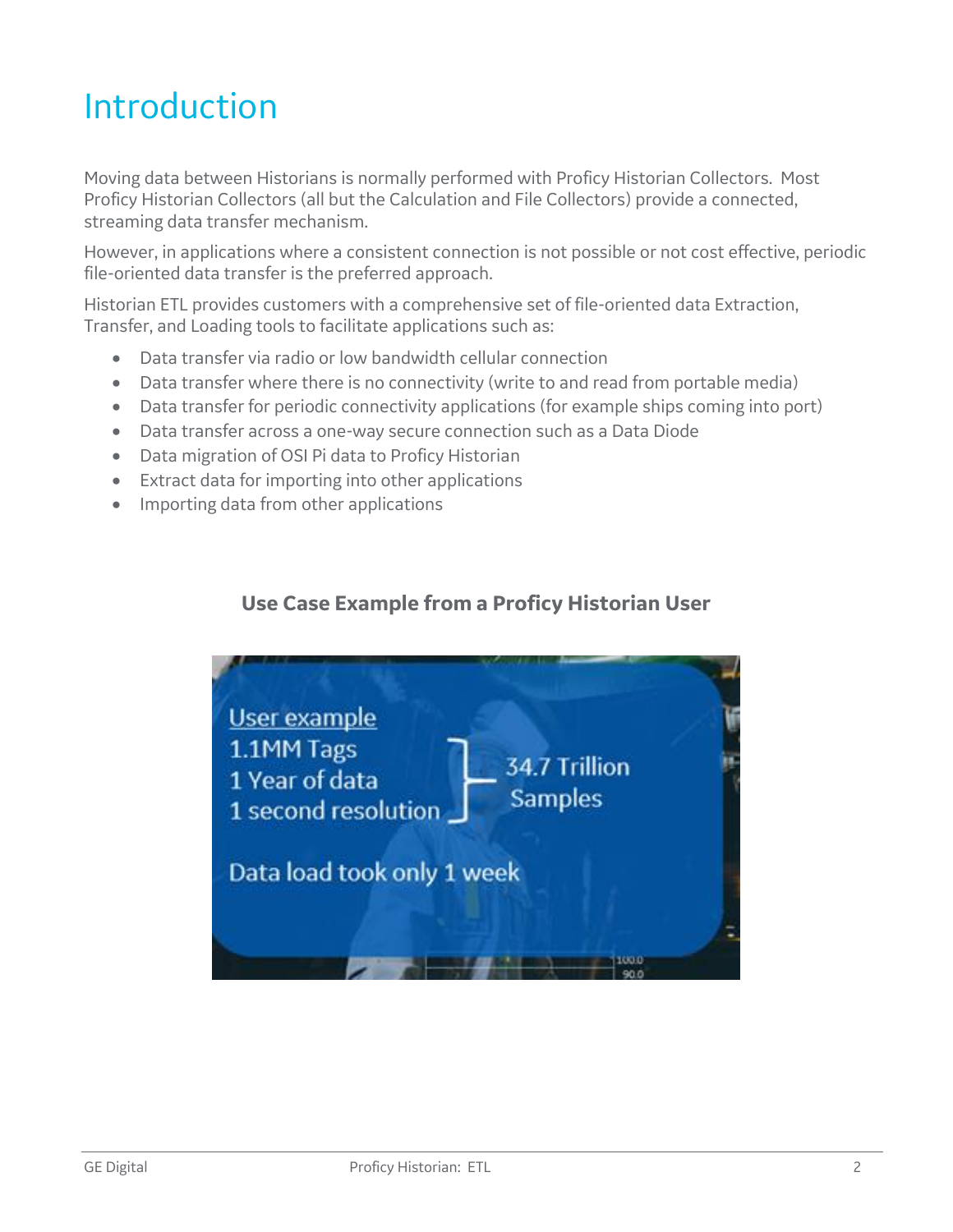## ETL Capabilities

The Historian ETL tools can be used independently or together depending on the use case.

### **Extract**

Historian ETL provides data extraction to file applications for:

- Proficy Historian Time Series Data
- OSI PI Time Series Data
- Proficy Historian Alarm and Event data

These Extraction applications include dead band compression as well file compression (ZIP), so data transfer size is minimized.

### Transfer

FTP and BITS based solutions for moving files between servers. Customers may also use their own mechanism for moving files from the source system to the destination server.

### Load

An efficient ingestion service for loading data files into Proficy Historian. This service monitors an incoming file directory, unzips, and processes the files.

| Extract                                                                                                            | <b>Transmit</b>                                                                                                                                              | Load                                                                                      |
|--------------------------------------------------------------------------------------------------------------------|--------------------------------------------------------------------------------------------------------------------------------------------------------------|-------------------------------------------------------------------------------------------|
| Configurable data<br>exporter supporting:<br>• Historian Time Series Data<br>• Historian A&E Data<br>• OSI PI Data | Configurable FTP and<br><b>BITS</b> based file<br>movement between<br>source and destination                                                                 | Efficient data ingestion<br>engine loads data files<br>from one or many source<br>systems |
| <b>Exported Files are</b><br>Zipped for efficient<br>transmission                                                  | Data Diode products (such as<br>OWL) can be used for secure<br>one way data transmission to<br>meet cyber requirements in<br>Power and Water<br>applications |                                                                                           |